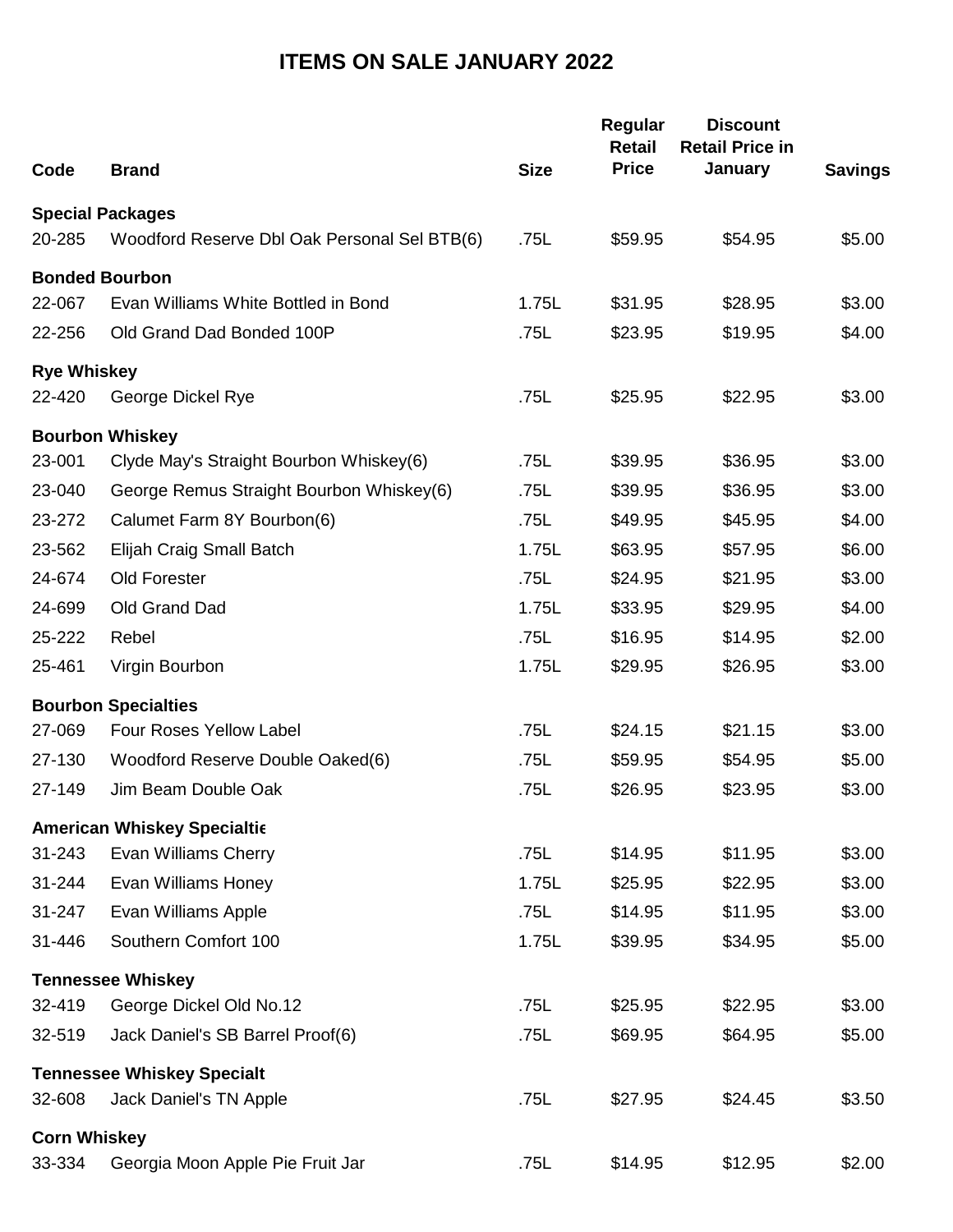|                 | <b>Scotch Whisky -- Foreign BT</b>  |       |         |         |        |
|-----------------|-------------------------------------|-------|---------|---------|--------|
| 34-140          | Johnnie Walker Red Label            | .75L  | \$24.95 | \$21.95 | \$3.00 |
| 34-276          | <b>Teacher's Highland Cream</b>     | 1.75L | \$27.95 | \$24.95 | \$3.00 |
|                 | <b>Scotch Whisky -- Single Malt</b> |       |         |         |        |
| 34-353          | Talisker Malt 10Y S.M.              | .75L  | \$69.95 | \$64.95 | \$5.00 |
| 34-599          | Glen Moray Port Cask Finish(6)      | .75L  | \$32.95 | \$29.95 | \$3.00 |
|                 | Scotch Whisky -- U.S. BTL           |       |         |         |        |
| 35-487          | <b>Grand MacNish</b>                | 1.75L | \$22.95 | \$19.95 | \$3.00 |
|                 | Canadian Whisky -- Foreign I        |       |         |         |        |
| 37-859          | Canadian MacNaughton                | 1.75L | \$18.95 | \$15.95 | \$3.00 |
|                 | Canadian Whisky -- U.S. BTL         |       |         |         |        |
| 38-183          | Canadian Hunter Rye                 | .75L  | \$11.95 | \$9.95  | \$2.00 |
| 38-291          | <b>Black Velvet Reserve</b>         | .75L  | \$13.95 | \$10.95 | \$3.00 |
| 38-547          | Rich & Rare Reserve Canadian        | 1.75L | \$24.95 | \$19.95 | \$5.00 |
| 38-671          | Harwood Canadian                    | 1.75L | \$17.50 | \$14.95 | \$2.55 |
|                 | <b>Gin -- Domestic</b>              |       |         |         |        |
| 40-280          | New Amsterdam Stratusphere Gin      | 1.75L | \$25.95 | \$23.45 | \$2.50 |
| 40-587          | <b>Burnett's White Satin</b>        | 1.75L | \$17.95 | \$14.95 | \$3.00 |
| Gin -- Imported |                                     |       |         |         |        |
| 42-964          | <b>Pinnacle Gin</b>                 | 1.75L | \$22.95 | \$19.95 | \$3.00 |
| 42-972          | Citadelle(6)                        | .75L  | \$22.95 | \$18.95 | \$4.00 |
|                 | <b>Vodka -- Domestic</b>            |       |         |         |        |
| 43-411          | <b>Burnett's Mango</b>              | 1.75L | \$15.95 | \$13.45 | \$2.50 |
| 43-435          | <b>Burnett's Lime</b>               | 1.75L | \$15.95 | \$13.45 | \$2.50 |
| 43-451          | Burnett's Vodka 100                 | 1.75L | \$19.95 | \$16.95 | \$3.00 |
| 43-456          | <b>Burnett's Pineapple</b>          | 1.75L | \$15.95 | \$13.45 | \$2.50 |
| 43-469          | <b>Burnett's Strawberry Banana</b>  | 1.75L | \$15.95 | \$13.45 | \$2.50 |
| 43-549          | <b>Firefly Skinny Tea</b>           | .75L  | \$17.95 | \$13.95 | \$4.00 |
| 43-572          | <b>FireFly Sweet Tea</b>            | 1.75L | \$29.95 | \$25.95 | \$4.00 |
| 43-596          | <b>Burnett's Citrus</b>             | 1.75L | \$15.95 | \$13.45 | \$2.50 |
| 43-791          | New Amsterdam 100P                  | .75L  | \$15.95 | \$13.95 | \$2.00 |
| 43-799          | New Amsterdam Red Berry Flavored    | 1.75L | \$21.95 | \$19.45 | \$2.50 |
| 43-802          | New Amsterdam Coconut Flavored      | 1.75L | \$21.95 | \$19.45 | \$2.50 |
| 44-024          | Rain                                | .75L  | \$12.95 | \$9.95  | \$3.00 |
| 44-028          | Rain Mango                          | .75L  | \$12.95 | \$9.95  | \$3.00 |
| 44-030          | Rain Cucumber                       | .75L  | \$12.95 | \$9.95  | \$3.00 |
| 44-168          | Smirnoff Watermelon                 | .75L  | \$12.95 | \$10.95 | \$2.00 |
| 44-176          | <b>Smirnoff Strawberry</b>          | .75L  | \$12.95 | \$10.95 | \$2.00 |
| 44-310          | Deep Eddy Vodka                     | 1.75L | \$33.95 | \$29.95 | \$4.00 |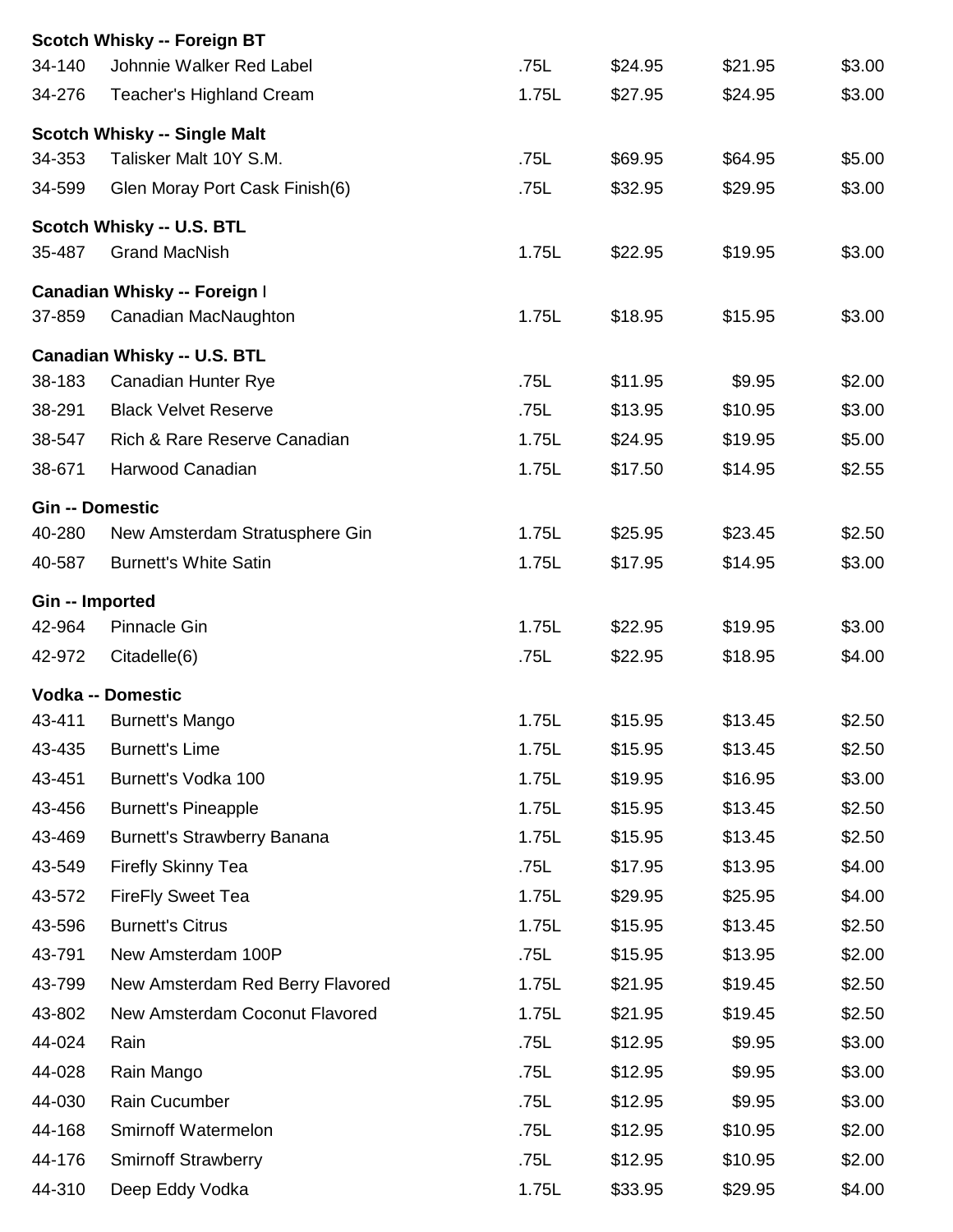| 44-315              | Deep Eddy Ruby Red Grapefruit         | .75L  | \$18.95 | \$15.95 | \$3.00 |
|---------------------|---------------------------------------|-------|---------|---------|--------|
| 44-377              | Smirnoff Zero Sugar Cucumber & Lime   | .75L  | \$12.95 | \$10.95 | \$2.00 |
| 46-257              | <b>Wheatley Vodka</b>                 | .75L  | \$21.95 | \$18.95 | \$3.00 |
|                     | Vodka -- Imported                     |       |         |         |        |
| 46-538              | Finlandia                             | 1.75L | \$27.95 | \$24.95 | \$3.00 |
| 46-581              | Stolichnaya 100                       | .75L  | \$25.95 | \$19.95 | \$6.00 |
| 46-712              | Ciroc Red Berry                       | 1.75L | \$52.95 | \$49.95 | \$3.00 |
| 46-752              | Ciroc Pineapple                       | .75L  | \$29.95 | \$26.95 | \$3.00 |
| 46-947              | <b>Three Olives Loopy</b>             | .75L  | \$14.95 | \$12.95 | \$2.00 |
| 46-949              | <b>Three Olives Grape</b>             | .75L  | \$14.95 | \$12.95 | \$2.00 |
| Rum                 |                                       |       |         |         |        |
| 47-077              | <b>Admiral Nelson's Silver</b>        | .75L  | \$10.95 | \$7.95  | \$3.00 |
| 47-101              | Ron Zacapa 23Y(6)                     | .75L  | \$49.95 | \$44.95 | \$5.00 |
| 47-293              | Plantation Original Dark Rum(6)       | .75L  | \$19.00 | \$15.95 | \$3.05 |
| 47-470              | Ron Llave Blanco Supremo              | 1.75L | \$18.50 | \$14.95 | \$3.55 |
| 48-444              | <b>Blackheart Spiced Rum</b>          | 1.75L | \$26.95 | \$22.95 | \$4.00 |
| 49-124              | <b>Gosling's Black Seal</b>           | 1.75L | \$35.95 | \$31.95 | \$4.00 |
| 49-244              | Parrot Bay Coconut 90P                | .75L  | \$13.45 | \$10.45 | \$3.00 |
| 49-252              | <b>Admiral Nelson's Spiced Cherry</b> | .75L  | \$10.95 | \$7.95  | \$3.00 |
| <b>Grape Brandy</b> |                                       |       |         |         |        |
| 49-506              | <b>Christian Brothers</b>             | 1.75L | \$23.95 | \$21.45 | \$2.50 |
|                     | <b>Imported Cognac</b>                |       |         |         |        |
| 51-056              | Ansac VS                              | .75L  | \$25.95 | \$22.95 | \$3.00 |
| <b>Cocktails</b>    |                                       |       |         |         |        |
| 51-510              | Skinnygirl Margarita                  | .75L  | \$12.95 | \$9.95  | \$3.00 |
| 51-512              | Skinnygirl White Peach Margarita      | .75L  | \$12.95 | \$9.95  | \$3.00 |
| 51-513              | Skinnygirl White Cranberry Cosmo      | .75L  | \$12.95 | \$9.95  | \$3.00 |
|                     | <b>Flavored Brandy</b>                |       |         |         |        |
| 54-398              | <b>Christian Brothers Honey</b>       | .75L  | \$11.95 | \$9.95  | \$2.00 |
|                     | <b>Cordials / Liqueurs / Specialt</b> |       |         |         |        |
| 61-175              | Cinerator Hot Cinnamon Liqueur        | .75L  | \$15.95 | \$12.95 | \$3.00 |
| 61-970              | Southern Comfort 70                   | 1.75L | \$27.95 | \$24.95 | \$3.00 |
|                     | <b>Cordials / Liqueurs / Specialt</b> |       |         |         |        |
| 63-029              | RumChata                              | 1.75L | \$47.95 | \$44.95 | \$3.00 |
| 63-236              | Carolan's Salted Caramel(6)           | .75L  | \$14.95 | \$12.95 | \$2.00 |
| 63-409              | <b>Chambord Royale</b>                | .75L  | \$33.95 | \$30.95 | \$3.00 |
| 63-701              | Goldschlager Cinnamon Schnapps        | .75L  | \$24.95 | \$21.95 | \$3.00 |
| 63-972              | Harlequin Orange Liq. w/ Cognac(6)    | .75L  | \$19.95 | \$16.95 | \$3.00 |